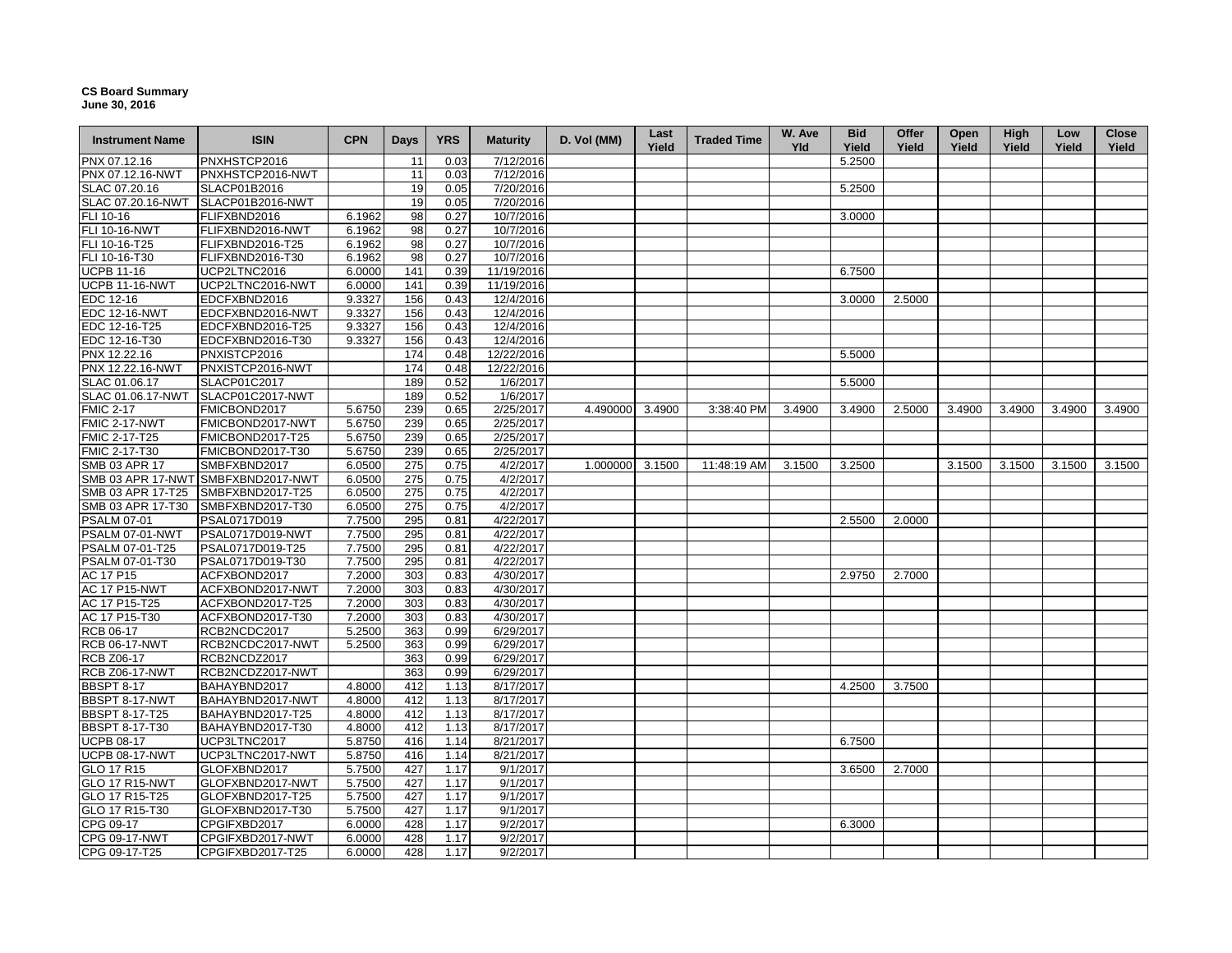| <b>Instrument Name</b> | <b>ISIN</b>      | <b>CPN</b> | <b>Days</b> | <b>YRS</b> | <b>Maturity</b> | D. Vol (MM)      | Last<br>Yield | <b>Traded Time</b> | W. Ave<br>Yld | <b>Bid</b><br>Yield | Offer<br>Yield | Open<br>Yield | <b>High</b><br>Yield | Low<br>Yield | <b>Close</b><br>Yield |
|------------------------|------------------|------------|-------------|------------|-----------------|------------------|---------------|--------------------|---------------|---------------------|----------------|---------------|----------------------|--------------|-----------------------|
| CPG 09-17-T30          | CPGIFXBD2017-T30 | 6.0000     | 428         | 1.17       | 9/2/2017        |                  |               |                    |               |                     |                |               |                      |              |                       |
| <b>RCB 11-17</b>       | RCB3NCDC2017     | 5.2500     | 494         | 1.35       | 11/7/2017       |                  |               |                    |               |                     |                |               |                      |              |                       |
| <b>RCB 11-17-NWT</b>   | RCB3NCDC2017-NWT | 5.2500     | 494         | 1.35       | 11/7/2017       |                  |               |                    |               |                     |                |               |                      |              |                       |
| <b>FMIC 17 R16</b>     | FMIC2BND2017     | 5.5000     | 497         | 1.36       | 11/10/2017      |                  |               |                    |               | 3.7500              | 3.0000         |               |                      |              |                       |
| FMIC 17 R16-NWT        | FMIC2BND2017-NWT | 5.5000     | 497         | 1.36       | 11/10/2017      |                  |               |                    |               |                     |                |               |                      |              |                       |
| FMIC 17 R16-T25        | FMIC2BND2017-T25 | 5.5000     | 497         | 1.36       | 11/10/2017      |                  |               |                    |               |                     |                |               |                      |              |                       |
| FMIC 17 R16-T30        | FMIC2BND2017-T30 | 5.5000     | 497         | 1.36       | 11/10/2017      |                  |               |                    |               |                     |                |               |                      |              |                       |
| <b>SLI 18 R17</b>      | SLIFXBND2018     | 6.7284     | 904         | 2.48       | 12/22/2018      |                  |               |                    |               | 6.7000              |                |               |                      |              |                       |
| SLI 18 R17-NWT         | SLIFXBND2018-NWT | 6.7284     | 904         | 2.48       | 12/22/2018      |                  |               |                    |               |                     |                |               |                      |              |                       |
| SLI 18 R17-T25         | SLIFXBND2018-T25 | 6.7284     | 904         | 2.48       | 12/22/2018      |                  |               |                    |               |                     |                |               |                      |              |                       |
| SLI 18 R17-T30         | SLIFXBND2018-T30 | 6.7284     | 904         | 2.48       | 12/22/2018      |                  |               |                    |               |                     |                |               |                      |              |                       |
| <b>SMB 19 R17</b>      | SMB2FXBD2019     | 5.9300     | 1005        | 2.75       | 4/2/2019        |                  |               |                    |               | 4.1250              | 3.5000         |               |                      |              |                       |
| <b>SMB 19 R17-NWT</b>  | SMB2FXBD2019-NWT | 5.9300     | 1005        | 2.75       | 4/2/2019        |                  |               |                    |               |                     |                |               |                      |              |                       |
| SMB 19 R17-T25         | SMB2FXBD2019-T25 | 5.9300     | 1005        | 2.75       | 4/2/2019        |                  |               |                    |               |                     |                |               |                      |              |                       |
| SMB 19 R17-T30         | SMB2FXBD2019-T30 | 5.9300     | 1005        | 2.75       | 4/2/2019        |                  |               |                    |               |                     |                |               |                      |              |                       |
| SMB 04-19              | SMBFXBND2019     | 10.5000    | 1006        | 2.75       | 4/3/2019        |                  |               |                    |               | 6.2500              | 3.6000         |               |                      |              |                       |
| <b>SMB 04-19-NWT</b>   | SMBFXBND2019-NWT | 10.5000    | 1006        | 2.75       | 4/3/2019        |                  |               |                    |               |                     |                |               |                      |              |                       |
| SMB 04-19-T25          | SMBFXBND2019-T25 | 10.5000    | 1006        | 2.75       | 4/3/2019        |                  |               |                    |               |                     |                |               |                      |              |                       |
| SMB 04-19-T30          | SMBFXBND2019-T30 | 10.5000    | 1006        | 2.75       | 4/3/2019        |                  |               |                    |               |                     |                |               |                      |              |                       |
| ALI 19 R17             | ALIFXBND2019     | 5.6250     | 1030        | 2.82       | 4/27/2019       |                  |               |                    |               | 4.1500              | 3.4000         |               |                      |              |                       |
| ALI 19 R17-NWT         | ALIFXBND2019-NWT | 5.6250     | 1030        | 2.82       | 4/27/2019       |                  |               |                    |               |                     |                |               |                      |              |                       |
| ALI 19 R17-T25         | ALIFXBND2019-T25 | 5.6250     | 1030        | 2.82       | 4/27/2019       |                  |               |                    |               |                     |                |               |                      |              |                       |
| ALI 19 R17-T30         | ALIFXBND2019-T30 | 5.6250     | 1030        | 2.82       | 4/27/2019       |                  |               |                    |               |                     |                |               |                      |              |                       |
| GLO 19 R17             | GLOFXBND2019     | 6.0000     | 1065        | 2.92       | 6/1/2019        | 50.100000 4.1750 |               | 3:41:11 PM         | 4.2249        | 4.1750              |                | 4.2250        | 4.2250               | 4.1750       | 4.1750                |
| <b>GLO 19 R17-NWT</b>  | GLOFXBND2019-NWT | 6.0000     | 1065        | 2.92       | 6/1/2019        |                  |               |                    |               |                     |                |               |                      |              |                       |
| GLO 19 R17-T25         | GLOFXBND2019-T25 | 6.0000     | 1065        | 2.92       | 6/1/2019        |                  |               |                    |               |                     |                |               |                      |              |                       |
| GLO 19 R17-T30         | GLOFXBND2019-T30 | 6.0000     | 1065        | 2.92       | 6/1/2019        |                  |               |                    |               |                     |                |               |                      |              |                       |
| FLI 19 R17             | FLIFXBND2019     | 6.2731     | 1072        | 2.93       | 6/8/2019        |                  |               |                    |               | 4.1000              |                |               |                      |              |                       |
| <b>FLI 19 R17-NWT</b>  | FLIFXBND2019-NWT | 6.2731     | 1072        | 2.93       | 6/8/2019        |                  |               |                    |               |                     |                |               |                      |              |                       |
| FLI 19 R17-T25         | FLIFXBND2019-T25 | 6.2731     | 1072        | 2.93       | 6/8/2019        |                  |               |                    |               |                     |                |               |                      |              |                       |
| FLI 19 R17-T30         | FLIFXBND2019-T30 | 6.2731     | 1072        | 2.93       | 6/8/2019        |                  |               |                    |               |                     |                |               |                      |              |                       |
| SM 19 R17              | SMICFXBD2019     | 6.0000     | 1110        | 3.04       | 7/16/2019       |                  |               |                    |               | 4.1750              | 3.7500         |               |                      |              |                       |
| <b>SM 19 R17-NWT</b>   | SMICFXBD2019-NWT | 6.0000     | 1110        | 3.04       | 7/16/2019       |                  |               |                    |               |                     |                |               |                      |              |                       |
| SM 19 R17-T25          | SMICFXBD2019-T25 | 6.0000     | 1110        | 3.04       | 7/16/2019       |                  |               |                    |               |                     |                |               |                      |              |                       |
| SM 19 R17-T30          | SMICFXBD2019-T30 | 6.0000     | 1110        | 3.04       | 7/16/2019       |                  |               |                    |               |                     |                |               |                      |              |                       |
| <b>FMIC 19 R17</b>     | FMICBOND2019     | 5.7500     | 1135        | 3.11       | 8/10/2019       |                  |               |                    |               | 6.2500              |                |               |                      |              |                       |
| FMIC 19 R17-NWT        | FMICBOND2019-NWT | 5.7500     | 1135        | 3.11       | 8/10/2019       |                  |               |                    |               |                     |                |               |                      |              |                       |
| FMIC 19 R17-T25        | FMICBOND2019-T25 | 5.7500     | 1135        | 3.11       | 8/10/2019       |                  |               |                    |               |                     |                |               |                      |              |                       |
| FMIC 19 R17-T30        | FMICBOND2019-T30 | 5.7500     | 1135        | 3.11       | 8/10/2019       |                  |               |                    |               |                     |                |               |                      |              |                       |
| <b>JGS 08-19</b>       | JGSFXBND2019     | 5.2317     | 1152        | 3.15       | 8/27/2019       | 3.000000 3.6000  |               | 3:19:42 PM         | 3.6000        | 4.1500              | 3.6000         | 3.6000        | 3.6000               | 3.6000       | 3.6000                |
| <b>JGS 08-19-NWT</b>   | JGSFXBND2019-NWT | 5.2317     | 1152        | 3.15       | 8/27/2019       |                  |               |                    |               |                     |                |               |                      |              |                       |
| JGS 08-19-T25          | JGSFXBND2019-T25 | 5.2317     | 1152        | 3.15       | 8/27/2019       |                  |               |                    |               |                     |                |               |                      |              |                       |
| JGS 08-19-T30          | JGSFXBND2019-T30 | 5.2317     | 1152        | 3.15       | 8/27/2019       |                  |               |                    |               |                     |                |               |                      |              |                       |
| GTCAP 11-19            | GTCFXBND2019     | 4.7106     | 1224        | 3.35       | 11/7/2019       |                  |               |                    |               | 4.6250              |                |               |                      |              |                       |
| GTCAP 11-19-NWT        | GTCFXBND2019-NWT | 4.7106     | 1224        | 3.35       | 11/7/2019       |                  |               |                    |               |                     |                |               |                      |              |                       |
| GTCAP 11-19-T25        | GTCFXBND2019-T25 | 4.7106     | 1224        | 3.35       | 11/7/2019       |                  |               |                    |               |                     |                |               |                      |              |                       |
| GTCAP 11-19-T30        | GTCFXBND2019-T30 | 4.7106     | 1224        | 3.35       | 11/7/2019       |                  |               |                    |               |                     |                |               |                      |              |                       |
| <b>VLL 19 R17</b>      | VLLFXBND2019     | 5.6542     | 1226        | 3.36       | 11/9/2019       | 1.500000 5.1500  |               | 2:34:32 PM         | 5.1500        | 5.7500              | 5.1500         | 5.1500        | 5.1500               | 5.1500       | 5.1500                |
| <b>VLL 19 R17-NWT</b>  | VLLFXBND2019-NWT | 5.6542     | 1226        | 3.36       | 11/9/2019       |                  |               |                    |               |                     |                |               |                      |              |                       |
| <b>VLL 19 R17-T25</b>  | VLLFXBND2019-T25 | 5.6542     | 1226        | 3.36       | 11/9/2019       |                  |               |                    |               |                     |                |               |                      |              |                       |
| <b>VLL 19 R17-T30</b>  | VLLFXBND2019-T30 | 5.6542     | 1226        | 3.36       | 11/9/2019       |                  |               |                    |               |                     |                |               |                      |              |                       |
| AC 19 R16              | ACFXBOND2019     | 5.4500     | 1240        | 3.39       | 11/23/2019      |                  |               |                    |               | 4.0500              | 3.6000         |               |                      |              |                       |
| <b>AC 19 R16-NWT</b>   | ACFXBOND2019-NWT | 5.4500     | 1240        | 3.39       | 11/23/2019      |                  |               |                    |               |                     |                |               |                      |              |                       |
| AC 19 R16-T25          | ACFXBOND2019-T25 | 5.4500     | 1240        | 3.39       | 11/23/2019      |                  |               |                    |               |                     |                |               |                      |              |                       |
|                        |                  |            |             |            |                 |                  |               |                    |               |                     |                |               |                      |              |                       |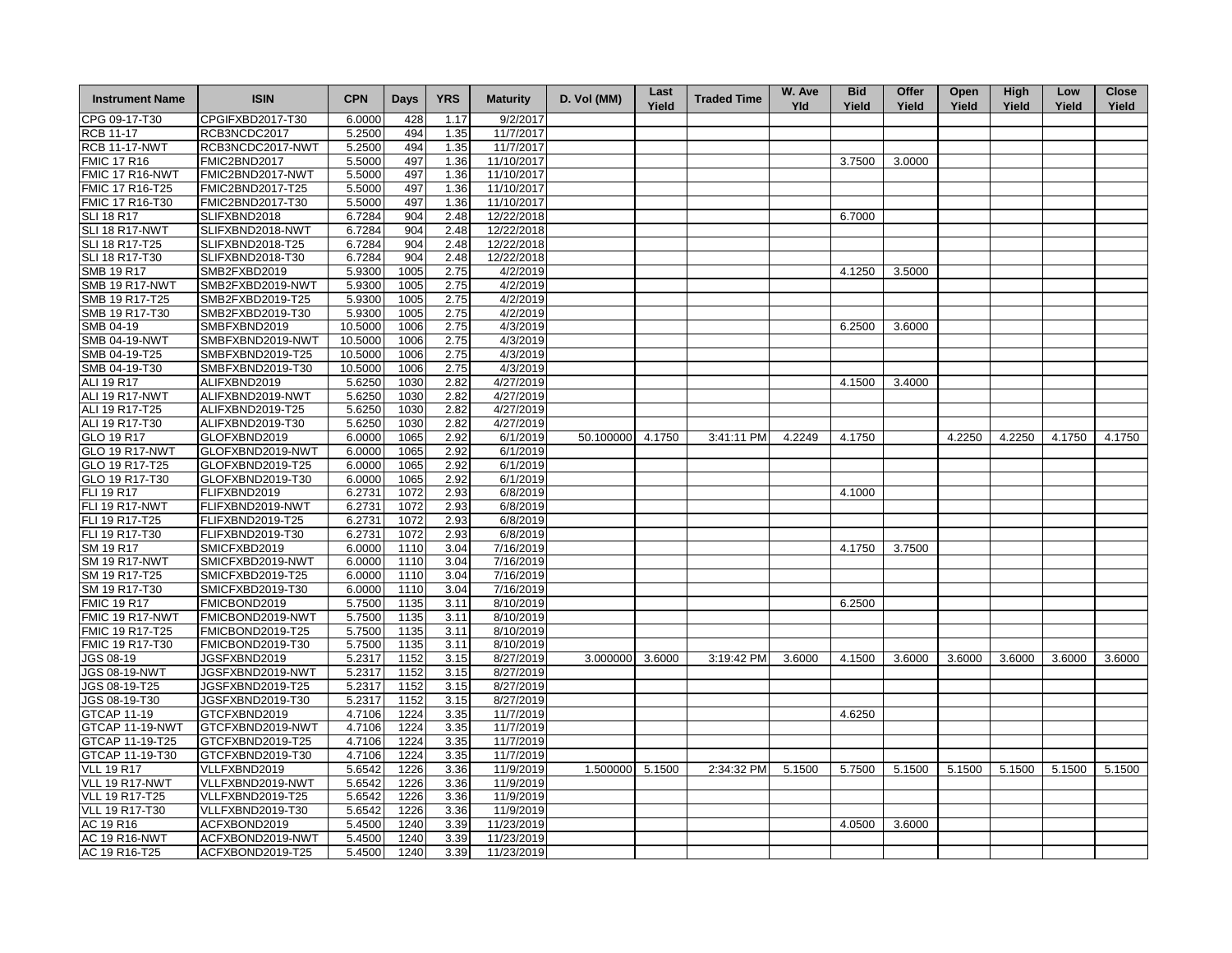| <b>Instrument Name</b> | <b>ISIN</b>      | <b>CPN</b> | <b>Days</b> | <b>YRS</b> | <b>Maturity</b>        | D. Vol (MM)      | Last<br>Yield | <b>Traded Time</b> | W. Ave<br>Yld | <b>Bid</b><br>Yield | Offer<br>Yield | Open<br>Yield | <b>High</b><br>Yield | Low<br>Yield | <b>Close</b><br>Yield |
|------------------------|------------------|------------|-------------|------------|------------------------|------------------|---------------|--------------------|---------------|---------------------|----------------|---------------|----------------------|--------------|-----------------------|
| AC 19 R16-T30          | ACFXBOND2019-T30 | 5.4500     | 1240        | 3.39       | 11/23/2019             |                  |               |                    |               |                     |                |               |                      |              |                       |
| GTCAP 20 R17           | GTCFXBND2020     | 4.8371     | 1336        | 3.66       | 2/27/2020              |                  |               |                    |               | 4.5750              | 3.6000         |               |                      |              |                       |
| GTCAP 20 R17-NWT       | GTCFXBND2020-NWT | 4.8371     | 1336        | 3.66       | 2/27/2020              |                  |               |                    |               |                     |                |               |                      |              |                       |
| GTCAP 20 R17-T25       | GTCFXBND2020-T25 | 4.8371     | 1336        | 3.66       | 2/27/2020              |                  |               |                    |               |                     |                |               |                      |              |                       |
| GTCAP 20 R17-T30       | GTCFXBND2020-T30 | 4.8371     | 1336        | 3.66       | 2/27/2020              |                  |               |                    |               |                     |                |               |                      |              |                       |
| SMPH 03-20             | SMPHFXBD2020     | 5.1000     | 1339        | 3.67       | 3/1/2020               | 4.000000 3.6250  |               | 10:03:39 AM        | 3.6250        | 4.1850              |                | 3.6250        | 3.6250               | 3.6250       | 3.6250                |
| <b>SMPH 03-20-NWT</b>  | SMPHFXBD2020-NWT | 5.1000     | 1339        | 3.67       | 3/1/2020               |                  |               |                    |               |                     |                |               |                      |              |                       |
| SMPH 03-20-T25         | SMPHFXBD2020-T25 | 5.1000     | 1339        | 3.67       | 3/1/2020               |                  |               |                    |               |                     |                |               |                      |              |                       |
| SMPH 03-20-T30         | SMPHFXBD2020-T30 | 5.1000     | 1339        | 3.67       | 3/1/2020               |                  |               |                    |               |                     |                |               |                      |              |                       |
| CPG 20 R18             | CPGIFXBD2020     | 6.6878     | 1340        | 3.67       | 3/2/2020               |                  |               |                    |               | 6.7500              | 5.3500         |               |                      |              |                       |
| <b>CPG 20 R18-NWT</b>  | CPGIFXBD2020-NWT | 6.6878     | 1340        | 3.67       | 3/2/2020               |                  |               |                    |               |                     |                |               |                      |              |                       |
| CPG 20 R18-T25         | CPGIFXBD2020-T25 | 6.6878     | 1340        | 3.67       | 3/2/2020               |                  |               |                    |               |                     |                |               |                      |              |                       |
| CPG 20 R18-T30         | CPGIFXBD2020-T30 | 6.6878     | 1340        | 3.67       | 3/2/2020               |                  |               |                    |               |                     |                |               |                      |              |                       |
| MBT 04-20              | MBTLTNCD2020     | 4.0000     | 1393        | 3.81       | 4/24/2020              |                  |               |                    |               |                     |                |               |                      |              |                       |
| EDC 20 R18             | EDCFXBND2020     | 4.1583     | 1402        | 3.84       | 5/3/2020               | 6.000000 4.1850  |               | 9:19:18 AM         | 4.1850        | 4.2500              | 3.8000         | 4.1850        | 4.1850               | 4.1850       | 4.1850                |
| EDC 20 R18-NWT         | EDCFXBND2020-NWT | 4.1583     | 1402        | 3.84       | 5/3/2020               |                  |               |                    |               |                     |                |               |                      |              |                       |
| EDC 20 R18-T25         | EDCFXBND2020-T25 | 4.1583     | 1402        | 3.84       | 5/3/2020               |                  |               |                    |               |                     |                |               |                      |              |                       |
| EDC 20 R18-T30         | EDCFXBND2020-T30 | 4.1583     | 1402        | 3.84       | 5/3/2020               |                  |               |                    |               |                     |                |               |                      |              |                       |
| PNB 06-20              | PNBLTNCD2020     | 4.1250     | 1442        | 3.95       | 6/12/2020              |                  |               |                    |               |                     |                |               |                      |              |                       |
| <b>RCB 06-20</b>       | RCBLTNCD2020     | 4.1250     | 1449        | 3.97       | 6/19/2020              |                  |               |                    |               |                     |                |               |                      |              |                       |
| GLO 20 R18             | GLOFXBND2020     | 4.8875     | 1477        | 4.04       | 7/17/2020              |                  |               |                    |               | 4.3000              | 3.6000         |               |                      |              |                       |
| <b>GLO 20 R18-NWT</b>  | GLOFXBND2020-NWT | 4.8875     | 1477        | 4.04       | 7/17/2020              |                  |               |                    |               |                     |                |               |                      |              |                       |
|                        |                  |            | 1477        | 4.04       |                        |                  |               |                    |               |                     |                |               |                      |              |                       |
| GLO 20 R18-T25         | GLOFXBND2020-T25 | 4.8875     |             |            | 7/17/2020              |                  |               |                    |               |                     |                |               |                      |              |                       |
| GLO 20 R18-T30         | GLOFXBND2020-T30 | 4.8875     | 1477        | 4.04       | 7/17/2020              |                  |               |                    |               |                     |                |               |                      |              |                       |
| <b>SLTC 20 R18</b>     | SLTCFXBD2020     | 4.9925     | 1513        | 4.14       | 8/22/2020              | 1.000000 4.5000  |               | 11:49:05 AM        | 4.5000        | 4.5000              | 3.7500         | 4.5000        | 4.5000               | 4.5000       | 4.5000                |
| SLTC 20 R18-NWT        | SLTCFXBD2020-NWT | 4.9925     | 1513        | 4.14       | 8/22/2020              |                  |               |                    |               |                     |                |               |                      |              |                       |
| SLTC 20 R18-T25        | SLTCFXBD2020-T25 | 4.9925     | 1513        | 4.14       | 8/22/2020<br>8/22/2020 |                  |               |                    |               |                     |                |               |                      |              |                       |
| SLTC 20 R18-T30        | SLTCFXBD2020-T30 | 4.9925     | 1513        | 4.14       |                        |                  |               |                    |               |                     |                |               |                      |              |                       |
| <b>BDO 10-20</b>       | BDO2LTNC2020     | 3.7500     | 1558        | 4.27       | 10/6/2020              |                  |               |                    |               | 5.0000              |                |               |                      |              |                       |
| ALI 20 R19             | ALIFXBND2020     | 4.6250     | 1562        | 4.28       | 10/10/2020             |                  |               |                    |               | 4.1750              | 3.6000         |               |                      |              |                       |
| <b>ALI 20 R19-NWT</b>  | ALIFXBND2020-NWT | 4.6250     | 1562        | 4.28       | 10/10/2020             |                  |               |                    |               |                     |                |               |                      |              |                       |
| ALI 20 R19-T25         | ALIFXBND2020-T25 | 4.6250     | 1562        | 4.28       | 10/10/2020             |                  |               |                    |               |                     |                |               |                      |              |                       |
| ALI 20 R19-T30         | ALIFXBND2020-T30 | 4.6250     | 1562        | 4.28       | 10/10/2020             |                  |               |                    |               |                     |                |               |                      |              |                       |
| <b>HOUSE 10-20</b>     | HOUSEFBD2020     | 6.2080     | 1568        | 4.29       | 10/16/2020             |                  |               |                    |               | 6.1500              | 5.2000         |               |                      |              |                       |
| HOUSE 10-20-NWT        | HOUSEFBD2020-NWT | 6.2080     | 1568        | 4.29       | 10/16/2020             |                  |               |                    |               |                     |                |               |                      |              |                       |
| <b>HOUSE 10-20-T25</b> | HOUSEFBD2020-T25 | 6.2080     | 1568        | 4.29       | 10/16/2020             |                  |               |                    |               |                     |                |               |                      |              |                       |
| HOUSE 10-20-T30        | HOUSEFBD2020-T30 | 6.2080     | 1568        | 4.29       | 10/16/2020             |                  |               |                    |               |                     |                |               |                      |              |                       |
| AEV 11-20              | AEV2FXBD2020     | 4.4722     | 1589        | 4.35       | 11/6/2020              |                  |               |                    |               | 3.9500              |                |               |                      |              |                       |
| <b>AEV 11-20-NWT</b>   | AEV2FXBD2020-NWT | 4.4722     | 1589        | 4.35       | 11/6/2020              |                  |               |                    |               |                     |                |               |                      |              |                       |
| AEV 11-20-T25          | AEV2FXBD2020-T25 | 4.4722     | 1589        | 4.35       | 11/6/2020              |                  |               |                    |               |                     |                |               |                      |              |                       |
| AEV 11-20-T30          | AEV2FXBD2020-T30 | 4.4722     | 1589        | 4.35       | 11/6/2020              |                  |               |                    |               |                     |                |               |                      |              |                       |
| FLI 20 R19             | FLIFXBND2020     | 4.8562     | 1591        | 4.36       | 11/8/2020              |                  |               |                    |               | 4.1750              | 3.8000         |               |                      |              |                       |
| <b>FLI 20 R19-NWT</b>  | FLIFXBND2020-NWT | 4.8562     | 1591        | 4.36       | 11/8/2020              |                  |               |                    |               |                     |                |               |                      |              |                       |
| FLI 20 R19-T25         | FLIFXBND2020-T25 | 4.8562     | 1591        | 4.36       | 11/8/2020              |                  |               |                    |               |                     |                |               |                      |              |                       |
| FLI 20 R19-T30         | FLIFXBND2020-T30 | 4.8562     | 1591        | 4.36       | 11/8/2020              |                  |               |                    |               |                     |                |               |                      |              |                       |
| AEV 20 R19             | AEVFXBND2020     | 4.4125     | 1604        | 4.39       | 11/21/2020             |                  |               |                    |               | 4.0500              |                |               |                      |              |                       |
| <b>AEV 20 R19-NWT</b>  | AEVFXBND2020-NWT | 4.4125     | 1604        | 4.39       | 11/21/2020             |                  |               |                    |               |                     |                |               |                      |              |                       |
| AEV 20 R19-T25         | AEVFXBND2020-T25 | 4.4125     | 1604        | 4.39       | 11/21/2020             |                  |               |                    |               |                     |                |               |                      |              |                       |
| AEV 20 R19-T30         | AEVFXBND2020-T30 | 4.4125     | 1604        | 4.39       | 11/21/2020             |                  |               |                    |               |                     |                |               |                      |              |                       |
| MER 20 P19             | MERFXBND2020     | 4.3750     | 1625        | 4.45       | 12/12/2020             |                  |               |                    |               | 4.1000              | 3.6000         |               |                      |              |                       |
| <b>MER 20 P19-NWT</b>  | MERFXBND2020-NWT | 4.3750     | 1625        | 4.45       | 12/12/2020             |                  |               |                    |               |                     |                |               |                      |              |                       |
| MER 20 P19-T25         | MERFXBND2020-T25 | 4.3750     | 1625        | 4.45       | 12/12/2020             |                  |               |                    |               |                     |                |               |                      |              |                       |
| MER 20 P19-T30         | MERFXBND2020-T30 | 4.3750     | 1625        | 4.45       | 12/12/2020             |                  |               |                    |               |                     |                |               |                      |              |                       |
| TEL 21 R19             | TELFXBND2021     | 5.2250     | 1681        | 4.60       | 2/6/2021               | 10.000000 3.7250 |               | 2:24:55 PM         | 3.7250        | 4.2000              |                | 3.7250        | 3.7250               | 3.7250       | 3.7250                |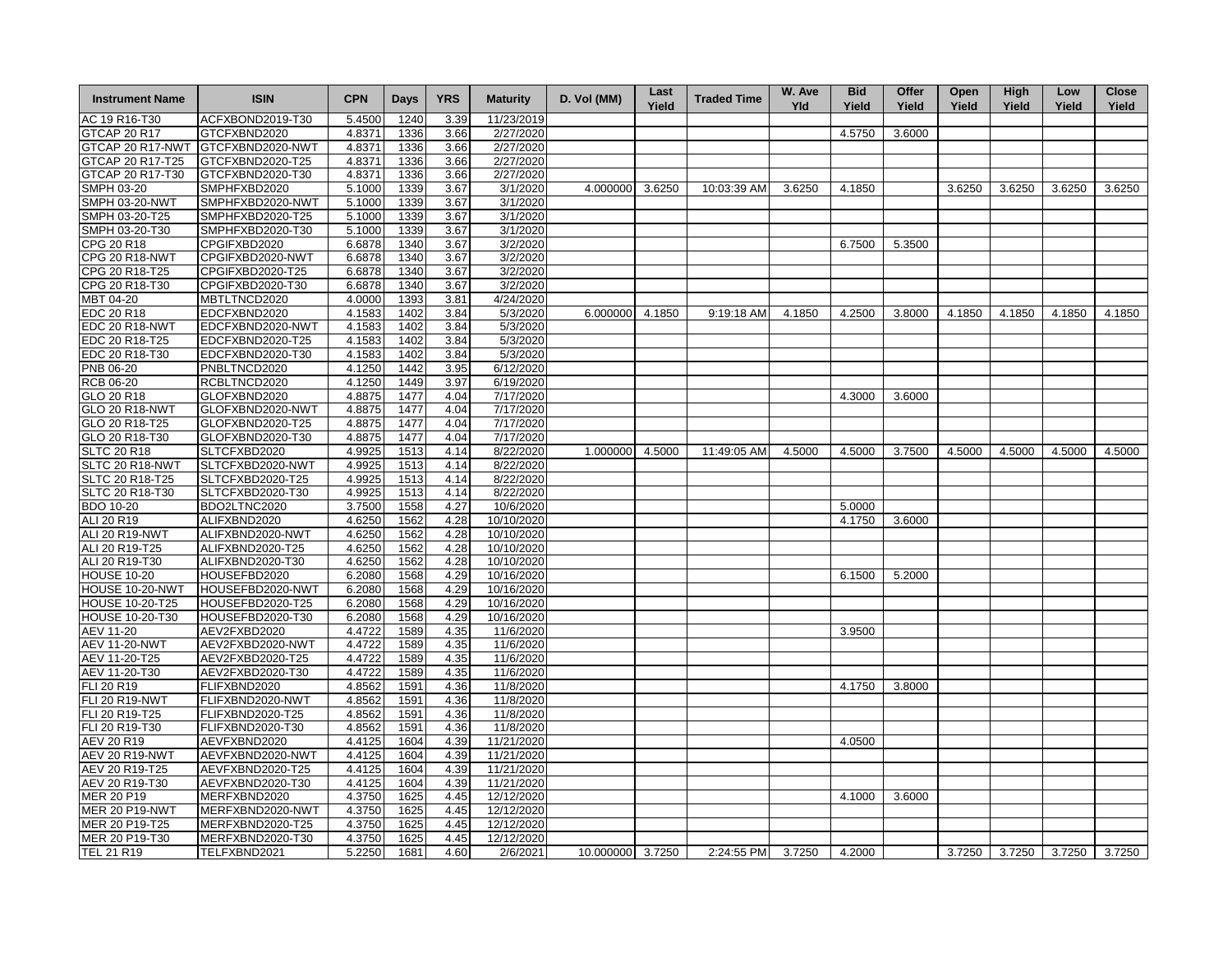| <b>Instrument Name</b> | <b>ISIN</b>      | <b>CPN</b> | <b>Days</b> | <b>YRS</b> | <b>Maturity</b> | D. Vol (MM)     | Last<br>Yield | <b>Traded Time</b> | W. Ave<br>Yld | <b>Bid</b><br>Yield | Offer<br>Yield | Open<br>Yield | High<br>Yield | Low<br>Yield | <b>Close</b><br>Yield |
|------------------------|------------------|------------|-------------|------------|-----------------|-----------------|---------------|--------------------|---------------|---------------------|----------------|---------------|---------------|--------------|-----------------------|
| TEL 21 R19-NWT         | TELFXBND2021-NWT | 5.2250     | 1681        | 4.60       | 2/6/2021        |                 |               |                    |               |                     |                |               |               |              |                       |
| TEL 21 R19-T25         | TELFXBND2021-T25 | 5.2250     | 1681        | 4.60       | 2/6/2021        |                 |               |                    |               |                     |                |               |               |              |                       |
| TEL 21 R19-T30         | TELFXBND2021-T30 | 5.2250     | 1681        | 4.60       | 2/6/2021        |                 |               |                    |               |                     |                |               |               |              |                       |
| ABS 21 R19             | ABSFXBND2021     | 5.3350     | 1685        | 4.61       | 2/10/2021       | 0.300000        | 4.0000        | 10:32:26 AM        | 4.0000        | 4.7500              |                | 4.0000        | 4.0000        | 4.0000       | 4.0000                |
| <b>ABS 21 R19-NWT</b>  | ABSFXBND2021-NWT | 5.3350     | 1685        | 4.61       | 2/10/2021       |                 |               |                    |               |                     |                |               |               |              |                       |
| ABS 21 R19-T25         | ABSFXBND2021-T25 | 5.3350     | 1685        | 4.61       | 2/10/2021       |                 |               |                    |               |                     |                |               |               |              |                       |
| ABS 21 R19-T30         | ABSFXBND2021-T30 | 5.3350     | 1685        | 4.61       | 2/10/2021       |                 |               |                    |               |                     |                |               |               |              |                       |
| ROCK 21 R19            | ROCKFXBD2021     | 5.0932     | 1690        | 4.63       | 2/15/2021       | 0.300000 4.0000 |               | 10:32:53 AM        | 4.0000        | 4.6000              |                | 4.0000        | 4.0000        | 4.0000       | 4.0000                |
| ROCK 21 R19-NW         | ROCKFXBD2021-NWT | 5.0932     | 1690        | 4.63       | 2/15/2021       |                 |               |                    |               |                     |                |               |               |              |                       |
| ROCK 21 R19-T25        | ROCKFXBD2021-T25 | 5.0932     | 1690        | 4.63       | 2/15/2021       |                 |               |                    |               |                     |                |               |               |              |                       |
| ROCK 21 R19-T30        | ROCKFXBD2021-T30 | 5.0932     | 1690        | 4.63       | 2/15/2021       |                 |               |                    |               |                     |                |               |               |              |                       |
| <b>SMPH 02-21</b>      | SMPH2FBD2021     | 4.5095     | 1700        | 4.65       | 2/25/2021       |                 |               |                    |               | 4.2000              |                |               |               |              |                       |
| <b>SMPH 02-21-NWT</b>  | SMPH2FBD2021-NWT | 4.5095     | 1700        | 4.65       | 2/25/2021       | 5.000000        | 3.9250        | 3:41:36 PM         | 3.9250        |                     |                | 3.9250        | 3.9250        | 3.9250       | 3.9250                |
| SMPH 02-21-T25         | SMPH2FBD2021-T25 | 4.5095     | 1700        | 4.65       | 2/25/2021       |                 |               |                    |               |                     |                |               |               |              |                       |
| SMPH 02-21-T30         | SMPH2FBD2021-T30 | 4.5095     | 1700        | 4.65       | 2/25/2021       |                 |               |                    |               |                     |                |               |               |              |                       |
| JGS 21 R19             | JGSFXBND2021     | 5.2442     | 1702        | 4.66       | 2/27/2021       | 100.000000      | 3.7000        | 10:10:44 AM        | 3.7000        | 4.1750              | 3.6000         | 3.7000        | 3.7000        | 3.7000       | 3.7000                |
| <b>JGS 21 R19-NWT</b>  | JGSFXBND2021-NWT | 5.2442     | 1702        | 4.66       | 2/27/2021       |                 |               |                    |               |                     |                |               |               |              |                       |
| JGS 21 R19-T25         | JGSFXBND2021-T25 | 5.2442     | 1702        | 4.66       | 2/27/2021       |                 |               |                    |               |                     |                |               |               |              |                       |
| JGS 21 R19-T30         | JGSFXBND2021-T30 | 5.2442     | 1702        | 4.66       | 2/27/2021       |                 |               |                    |               |                     |                |               |               |              |                       |
| <b>SLI 21 R18</b>      | SLIFXBND2021     | 6.7150     | 1725        | 4.72       | 3/22/2021       |                 |               |                    |               | 6.7150              |                |               |               |              |                       |
| <b>SLI 21 R18-NWT</b>  | SLIFXBND2021-NWT | 6.7150     | 1725        | 4.72       | 3/22/2021       |                 |               |                    |               |                     |                |               |               |              |                       |
| SLI 21 R18-T25         | SLIFXBND2021-T25 | 6.7150     | 1725        | 4.72       | 3/22/2021       |                 |               |                    |               |                     |                |               |               |              |                       |
| SLI 21 R18-T30         | SLIFXBND2021-T30 | 6.7150     | 1725        | 4.72       | 3/22/2021       |                 |               |                    |               |                     |                |               |               |              |                       |
| <b>MNTC 21 R19</b>     | MNTCFXBD2021     | 5.0700     | 1734        | 4.75       | 3/31/2021       |                 |               |                    |               | 4.3750              |                |               |               |              |                       |
| MNTC 21 R19-NWT        | MNTCFXBD2021-NWT | 5.0700     | 1734        | 4.75       | 3/31/2021       |                 |               |                    |               |                     |                |               |               |              |                       |
| MNTC 21 R19-T25        | MNTCFXBD2021-T25 | 5.0700     | 1734        | 4.75       | 3/31/2021       |                 |               |                    |               |                     |                |               |               |              |                       |
| MNTC 21 R19-T30        | MNTCFXBD2021-T30 | 5.0700     | 1734        | 4.75       | 3/31/2021       |                 |               |                    |               |                     |                |               |               |              |                       |
| SMB 21 R19             | SMBFXBND2021     | 5.5000     | 1736        | 4.75       | 4/2/2021        | 0.050000        | 4.4750        | 11:48:50 AM        | 4.4750        | 4.4750              | 3.7000         | 4.4750        | 4.4750        | 4.4750       | 4.4750                |
| <b>SMB 21 R19-NWT</b>  | SMBFXBND2021-NWT | 5.5000     | 1736        | 4.75       | 4/2/2021        |                 |               |                    |               |                     |                |               |               |              |                       |
| SMB 21 R19-T25         | SMBFXBND2021-T25 | 5.5000     | 1736        | 4.75       | 4/2/2021        |                 |               |                    |               |                     |                |               |               |              |                       |
| SMB 21 R19-T30         | SMBFXBND2021-T30 | 5.5000     | 1736        | 4.75       | 4/2/2021        |                 |               |                    |               |                     |                |               |               |              |                       |
| LBP 04-21              | LBPLTNCD2021     | 3.7500     | 1743        | 4.77       | 4/9/2021        |                 |               |                    |               |                     |                |               |               |              |                       |
| <b>VLL 21 R19</b>      | VLLFXBND2021     | 5.9437     | 1773        | 4.85       | 5/9/2021        |                 |               |                    |               | 6.2500              |                |               |               |              |                       |
| VLL 21 R19-NWT         | VLLFXBND2021-NWT | 5.9437     | 1773        | 4.85       | 5/9/2021        |                 |               |                    |               |                     |                |               |               |              |                       |
| <b>VLL 21 R19-T25</b>  | VLLFXBND2021-T25 | 5.9437     | 1773        | 4.85       | 5/9/2021        |                 |               |                    |               |                     |                |               |               |              |                       |
| VLL 21 R19-T30         | VLLFXBND2021-T30 | 5.9437     | 1773        | 4.85       | 5/9/2021        |                 |               |                    |               |                     |                |               |               |              |                       |
| AC 05-21               | ACFXBOND2021     | 6.8000     | 1776        | 4.86       | 5/12/2021       |                 |               |                    |               | 4.1000              | 3.7000         |               |               |              |                       |
| AC 05-21-NWT           | ACFXBOND2021-NWT | 6.8000     | 1776        | 4.86       | 5/12/2021       |                 |               |                    |               |                     |                |               |               |              |                       |
| AC 05-21-T25           | ACFXBOND2021-T25 | 6.8000     | 1776        | 4.86       | 5/12/2021       |                 |               |                    |               |                     |                |               |               |              |                       |
| AC 05-21-T30           | ACFXBOND2021-T30 | 6.8000     | 1776        | 4.86       | 5/12/2021       |                 |               |                    |               |                     |                |               |               |              |                       |
| SM 21 R19              | SMICFXBD2021     | 5.2958     | 1783        | 4.88       | 5/19/2021       | 0.700000 4.1000 |               | 10:54:43 AM        | 4.1000        | 4.1750              |                | 4.1000        | 4.1000        | 4.1000       | 4.1000                |
| <b>SM 21 R19-NWT</b>   | SMICFXBD2021-NWT | 5.2958     | 1783        | 4.88       | 5/19/2021       |                 |               |                    |               |                     |                |               |               |              |                       |
| SM 21 R19-T25          | SMICFXBD2021-T25 | 5.2958     | 1783        | 4.88       | 5/19/2021       |                 |               |                    |               |                     |                |               |               |              |                       |
| SM 21 R19-T30          | SMICFXBD2021-T30 | 5.2958     | 1783        | 4.88       | 5/19/2021       |                 |               |                    |               |                     |                |               |               |              |                       |
| CHI 21 R19             | CHIFXBND2021     | 5.3200     | 1801        | 4.93       | 6/6/2021        | 1.000000 5.3500 |               | 2:47:51 PM         | 5.3500        | 5.3000              |                | 5.3500        | 5.3500        | 5.3500       | 5.3500                |
| CHI 21 R19-NWT         | CHIFXBND2021-NWT | 5.3200     | 1801        | 4.93       | 6/6/2021        |                 |               |                    |               |                     |                |               |               |              |                       |
| CHI 21 R19-T25         | CHIFXBND2021-T25 | 5.3200     | 1801        | 4.93       | 6/6/2021        |                 |               |                    |               |                     |                |               |               |              |                       |
| CHI 21 R19-T30         | CHIFXBND2021-T30 | 5.3200     | 1801        | 4.93       | 6/6/2021        |                 |               |                    |               |                     |                |               |               |              |                       |
| GTCAP 21 R19           | GTCFXBND2021     | 5.1965     | 1863        | 5.10       | 8/7/2021        |                 |               |                    |               | 4.7500              |                |               |               |              |                       |
| GTCAP 21 R19-NWT       | GTCFXBND2021-NWT | 5.1965     | 1863        | 5.10       | 8/7/2021        |                 |               |                    |               |                     |                |               |               |              |                       |
| GTCAP 21 R19-T25       | GTCFXBND2021-T25 | 5.1965     | 1863        | 5.10       | 8/7/2021        |                 |               |                    |               |                     |                |               |               |              |                       |
| GTCAP 21 R19-T30       | GTCFXBND2021-T30 | 5.1965     | 1863        | 5.10       | 8/7/2021        |                 |               |                    |               |                     |                |               |               |              |                       |
| <b>SMPH 21 R19</b>     | SMPHFXBD2021     | 5.2006     | 1888        | 5.17       | 9/1/2021        | 1.100000 3.9500 |               | 9:00:34 AM         | 3.9500        | 4.3750              |                | 3.9500        | 3.9500        | 3.9500       | 3.9500                |
| SMPH 21 R19-NWT        | SMPHFXBD2021-NWT | 5.2006     | 1888        | 5.17       | 9/1/2021        |                 |               |                    |               |                     |                |               |               |              |                       |
|                        |                  |            |             |            |                 |                 |               |                    |               |                     |                |               |               |              |                       |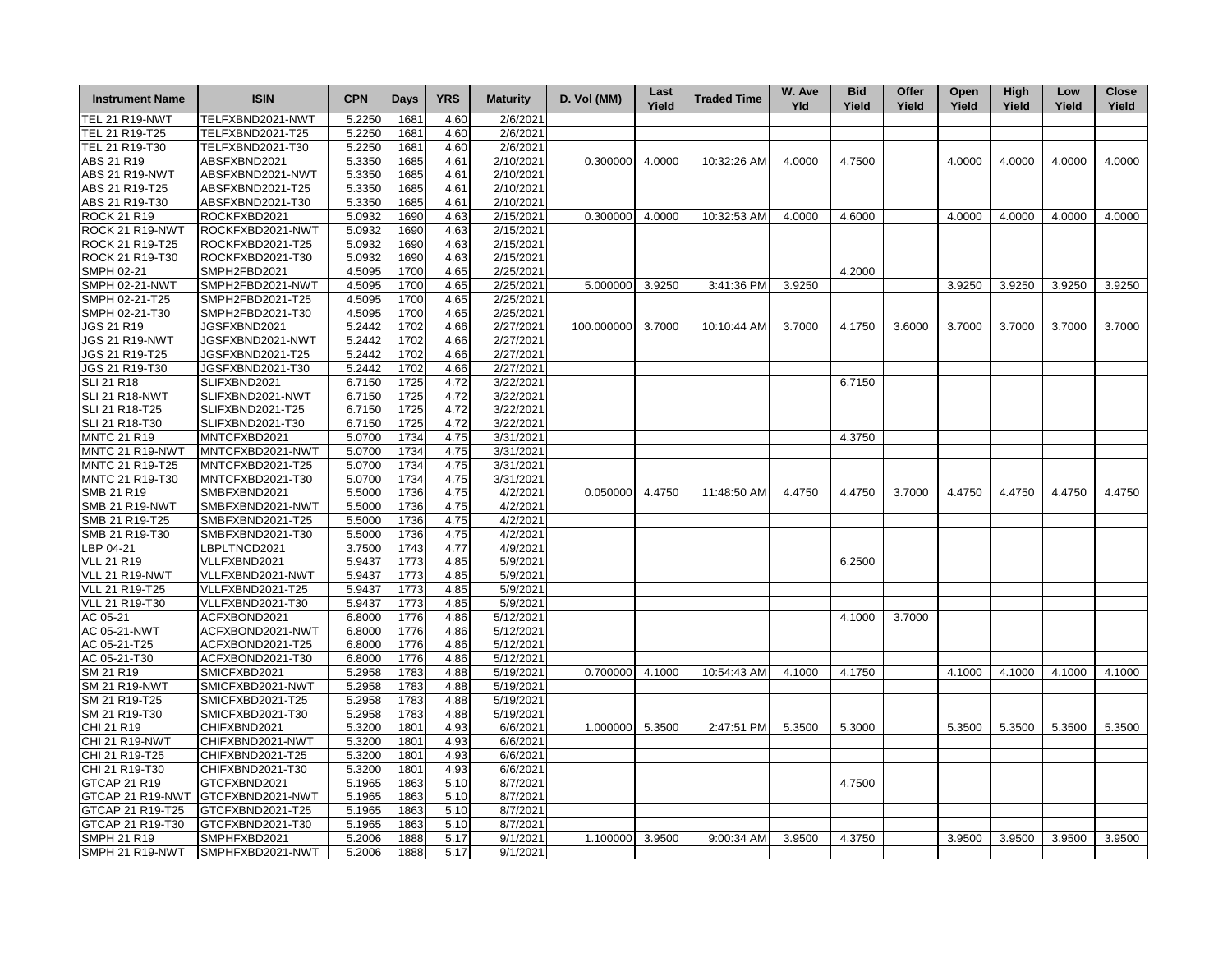| <b>Instrument Name</b>  | <b>ISIN</b>                       | <b>CPN</b> | <b>Days</b> | <b>YRS</b> | <b>Maturity</b> | D. Vol (MM)       | Last<br>Yield | <b>Traded Time</b> | W. Ave<br>Yld | <b>Bid</b><br>Yield | Offer<br>Yield | Open<br>Yield | High<br>Yield | Low<br>Yield | <b>Close</b><br>Yield |
|-------------------------|-----------------------------------|------------|-------------|------------|-----------------|-------------------|---------------|--------------------|---------------|---------------------|----------------|---------------|---------------|--------------|-----------------------|
| SMPH 21 R19-T25         | SMPHFXBD2021-T25                  | 5.2006     | 1888        | 5.17       | 9/1/2021        |                   |               |                    |               |                     |                |               |               |              |                       |
| SMPH 21 R19-T30         | SMPHFXBD2021-T30                  | 5.2006     | 1888        | 5.17       | 9/1/2021        |                   |               |                    |               |                     |                |               |               |              |                       |
| CPG 21 R20              | CPGIFXBD2021                      | 6.9758     | 1889        | 5.17       | 9/2/2021        |                   |               |                    |               | 7.2500              |                |               |               |              |                       |
| <b>CPG 21 R20-NWT</b>   | CPGIFXBD2021-NWT                  | 6.9758     | 1889        | 5.17       | 9/2/2021        |                   |               |                    |               |                     |                |               |               |              |                       |
| CPG 21 R20-T25          | CPGIFXBD2021-T25                  | 6.9758     | 1889        | 5.17       | 9/2/2021        |                   |               |                    |               |                     |                |               |               |              |                       |
| CPG 21 R20-T30          | CPGIFXBD2021-T30                  | 6.9758     | 1889        | 5.17       | 9/2/2021        |                   |               |                    |               |                     |                |               |               |              |                       |
| AP 21 R19               | APCFXBND2021                      | 5.2050     | 1897        | 5.19       | 9/10/2021       |                   |               |                    |               | 4.2500              |                |               |               |              |                       |
| AP 21 R19-NWT           | APCFXBND2021-NWT                  | 5.2050     | 1897        | 5.19       | 9/10/2021       |                   |               |                    |               |                     |                |               |               |              |                       |
| AP 21 R19-T25           | APCFXBND2021-T25                  | 5.2050     | 1897        | 5.19       | 9/10/2021       |                   |               |                    |               |                     |                |               |               |              |                       |
| AP 21 R19-T30           | APCFXBND2021-T30                  | 5.2050     | 1897        | 5.19       | 9/10/2021       |                   |               |                    |               |                     |                |               |               |              |                       |
| MBT 11-21               | MBTLTNCD2021                      | 4.2500     | 1969        | 5.39       | 11/21/2021      |                   |               |                    |               |                     |                |               |               |              |                       |
| FLI 21 R20              | FLIFXBND2021                      | 5.4000     | 1982        | 5.43       | 12/4/2021       |                   |               |                    |               | 4.3000              | 3.9000         |               |               |              |                       |
| <b>FLI 21 R20-NWT</b>   | FLIFXBND2021-NWT                  | 5.4000     | 1982        | 5.43       | 12/4/2021       |                   |               |                    |               |                     |                |               |               |              |                       |
| FLI 21 R20-T25          | FLIFXBND2021-T25                  | 5.4000     | 1982        | 5.43       | 12/4/2021       |                   |               |                    |               |                     |                |               |               |              |                       |
| FLI 21 R20-T30          | FLIFXBND2021-T30                  | 5.4000     | 1982        | 5.43       | 12/4/2021       |                   |               |                    |               |                     |                |               |               |              |                       |
| RLC 02-22               | RLCFXBND2022                      | 4.8000     | 2063        | 5.65       | 2/23/2022       | $0.300000$ 4.2000 |               | 10:27:19 AM        | 4.2000        | 4.6500              |                | 4.2000        | 4.2000        | 4.2000       | 4.2000                |
| <b>RLC 02-22-NWT</b>    | RLCFXBND2022-NWT                  | 4.8000     | 2063        | 5.65       | 2/23/2022       |                   |               |                    |               |                     |                |               |               |              |                       |
| RLC 02-22-T25           | RLCFXBND2022-T25                  | 4.8000     | 2063        | 5.65       | 2/23/2022       |                   |               |                    |               |                     |                |               |               |              |                       |
| RLC 02-22-T30           | RLCFXBND2022-T30                  | 4.8000     | 2063        | 5.65       | 2/23/2022       |                   |               |                    |               |                     |                |               |               |              |                       |
| SMB 22 R19              | SMBFXBND2022                      | 6.6000     | 2101        | 5.75       | 4/2/2022        | 2.500000 4.7500   |               | 11:05:31 AM        | 4.6898        | 4.7000              | 4.0000         | 4.6000        | 4.7500        | 4.6000       | 4.7500                |
| <b>SMB 22 R19-NWT</b>   | SMBFXBND2022-NWT                  | 6.6000     | 2101        | 5.75       | 4/2/2022        |                   |               |                    |               |                     |                |               |               |              |                       |
| SMB 22 R19-T25          | SMBFXBND2022-T25                  | 6.6000     | 2101        | 5.75       | 4/2/2022        |                   |               |                    |               |                     |                |               |               |              |                       |
| SMB 22 R19-T30          | SMBFXBND2022-T30                  | 6.6000     | 2101        | 5.75       | 4/2/2022        |                   |               |                    |               |                     |                |               |               |              |                       |
| ALI 22 R19              | ALIFXBND2022                      | 6.0000     | 2126        | 5.82       | 4/27/2022       |                   |               |                    |               | 4.2450              | 3.8000         |               |               |              |                       |
| ALI 22 R19-NWT          | ALIFXBND2022-NWT                  | 6.0000     | 2126        | 5.82       | 4/27/2022       |                   |               |                    |               |                     |                |               |               |              |                       |
| ALI 22 R19-T25          | ALIFXBND2022-T25                  | 6.0000     | 2126        | 5.82       | 4/27/2022       |                   |               |                    |               |                     |                |               |               |              |                       |
| ALI 22 R19-T30          | ALIFXBND2022-T30                  | 6.0000     | 2126        | 5.82       | 4/27/2022       |                   |               |                    |               |                     |                |               |               |              |                       |
| ALI 22 4.5              | ALI2FXBD2022                      | 4.5000     | 2128        | 5.83       | 4/29/2022       | 6.000000 4.0000   |               | 3:23:40 PM         | 4.1665        | 4.3000              | 3.7000         | 4.2000        | 4.2000        | 4.0000       | 4.0000                |
| ALI 22 4.5-NWT          | ALI2FXBD2022-NWT                  | 4.5000     | 2128        | 5.83       | 4/29/2022       |                   |               |                    |               |                     |                |               |               |              |                       |
| ALI 22 4.5-T25          | ALI2FXBD2022-T25                  | 4.5000     | 2128        | 5.83       | 4/29/2022       |                   |               |                    |               |                     |                |               |               |              |                       |
| ALI 22 4.5-T30          | ALI2FXBD2022-T30                  | 4.5000     | 2128        | 5.83       | 4/29/2022       |                   |               |                    |               |                     |                |               |               |              |                       |
| <b>SLTC 22 R20</b>      | SLTCFXBD2022                      | 5.5796     | 2151        | 5.89       | 5/22/2022       | $0.300000$ 4.5000 |               | 9:58:32 AM         | 4.5000        | 6.0000              |                | 4.5000        | 4.5000        | 4.5000       | 4.5000                |
| SLTC 22 R20-NWT         | SLTCFXBD2022-NWT                  | 5.5796     | 2151        | 5.89       | 5/22/2022       |                   |               |                    |               |                     |                |               |               |              |                       |
| SLTC 22 R20-T25         | SLTCFXBD2022-T25                  | 5.5796     | 2151        | 5.89       | 5/22/2022       |                   |               |                    |               |                     |                |               |               |              |                       |
| SLTC 22 R20-T30         | SLTCFXBD2022-T30                  | 5.5796     | 2151        | 5.89       | 5/22/2022       |                   |               |                    |               |                     |                |               |               |              |                       |
| <b>HOUSE 22 R20</b>     | HOUSEFBD2022                      | 6.1310     | 2206        | 6.04       | 7/16/2022       |                   |               |                    |               | 6.7500              |                |               |               |              |                       |
| HOUSE 22 R20-NWT        | HOUSEFBD2022-NWT                  | 6.1310     | 2206        | 6.04       | 7/16/2022       |                   |               |                    |               |                     |                |               |               |              |                       |
| <b>HOUSE 22 R20-T25</b> | HOUSEFBD2022-T25                  | 6.1310     | 2206        | 6.04       | 7/16/2022       |                   |               |                    |               |                     |                |               |               |              |                       |
| <b>HOUSE 22 R20-T30</b> | HOUSEFBD2022-T30                  | 6.1310     | 2206        | 6.04       | 7/16/2022       |                   |               |                    |               |                     |                |               |               |              |                       |
| SM 22 R19               | SMICFXBD2022                      | 6.9442     | 2206        | 6.04       | 7/16/2022       | 40.000000 4.1200  |               | 10:11:21 AM        | 4.1200        | 4.3500              | 3.8000         | 4.1200        | 4.1200        | 4.1200       | 4.1200                |
| <b>SM 22 R19-NWT</b>    | SMICFXBD2022-NWT                  | 6.9442     | 2206        | 6.04       | 7/16/2022       |                   |               |                    |               |                     |                |               |               |              |                       |
| SM 22 R19-T25           | SMICFXBD2022-T25                  | 6.9442     | 2206        | 6.04       | 7/16/2022       |                   |               |                    |               |                     |                |               |               |              |                       |
| SM 22 R19-T30           | SMICFXBD2022-T30                  | 6.9442     | 2206        | 6.04       | 7/16/2022       |                   |               |                    |               |                     |                |               |               |              |                       |
| AEV 22 R20              | AEVFXBND2022                      | 5.0056     | 2227        | 6.10       | 8/6/2022        |                   |               |                    |               | 4.5000              |                |               |               |              |                       |
| <b>AEV 22 R20-NWT</b>   | AEVFXBND2022-NWT                  | 5.0056     | 2227        | 6.10       | 8/6/2022        |                   |               |                    |               |                     |                |               |               |              |                       |
| AEV 22 R20-T25          | AEVFXBND2022-T25                  | 5.0056     | 2227        | 6.10       | 8/6/2022        |                   |               |                    |               |                     |                |               |               |              |                       |
| AEV 22 R20-T30          | AEVFXBND2022-T30                  | 5.0056     | 2227        | 6.10       | 8/6/2022        |                   |               |                    |               |                     |                |               |               |              |                       |
| <b>FLI 22 R20</b>       | FLIFXBND2022                      | 5.3567     | 2241        | 6.14       | 8/20/2022       |                   |               |                    |               | 4.4500              |                |               |               |              |                       |
| <b>FLI 22 R20-NWT</b>   | FLIFXBND2022-NWT                  | 5.3567     | 2241        | 6.14       | 8/20/2022       |                   |               |                    |               |                     |                |               |               |              |                       |
| FLI 22 R20-T25          | FLIFXBND2022-T25                  | 5.3567     | 2241        | 6.14       | 8/20/2022       |                   |               |                    |               |                     |                |               |               |              |                       |
| FLI 22 R20-T30          | FLIFXBND2022-T30                  | 5.3567     | 2241        | 6.14       | 8/20/2022       |                   |               |                    |               |                     |                |               |               |              |                       |
| GTCAP 23 R20            | GTCFXBND2023                      | 5.0937     | 2432        | 6.66       | 2/27/2023       |                   |               |                    |               | 6.0000              |                |               |               |              |                       |
|                         | GTCAP 23 R20-NWT GTCFXBND2023-NWT | 5.0937     | 2432        | 6.66       | 2/27/2023       |                   |               |                    |               |                     |                |               |               |              |                       |
| GTCAP 23 R20-T25        | GTCFXBND2023-T25                  | 5.0937     | 2432        | 6.66       | 2/27/2023       |                   |               |                    |               |                     |                |               |               |              |                       |
|                         |                                   |            |             |            |                 |                   |               |                    |               |                     |                |               |               |              |                       |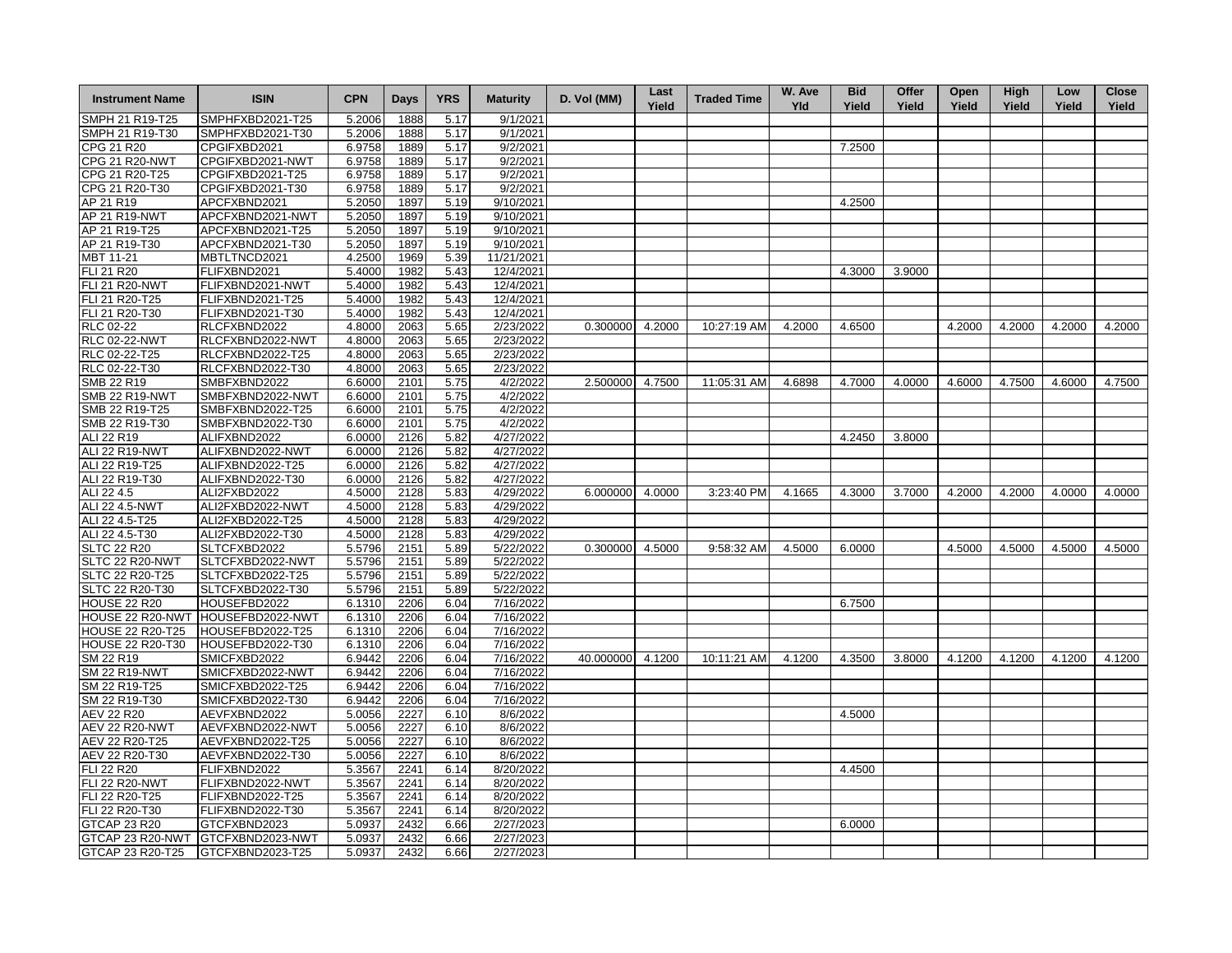| <b>Instrument Name</b> | <b>ISIN</b>      | <b>CPN</b> | <b>Days</b> | <b>YRS</b> | <b>Maturity</b> | D. Vol (MM)     | Last<br>Yield | <b>Traded Time</b> | W. Ave<br>Yld | <b>Bid</b><br>Yield | Offer<br>Yield | Open<br>Yield | <b>High</b><br>Yield | Low<br>Yield | <b>Close</b><br>Yield |
|------------------------|------------------|------------|-------------|------------|-----------------|-----------------|---------------|--------------------|---------------|---------------------|----------------|---------------|----------------------|--------------|-----------------------|
| GTCAP 23 R20-T30       | GTCFXBND2023-T30 | 5.0937     | 2432        | 6.66       | 2/27/2023       |                 |               |                    |               |                     |                |               |                      |              |                       |
| EDC 23 R19             | EDCFXBND2023     | 4.7312     | 2497        | 6.84       | 5/3/2023        |                 |               |                    |               | 5.3250              |                |               |                      |              |                       |
| EDC 23 R19-NWT         | EDCFXBND2023-NWT | 4.7312     | 2497        | 6.84       | 5/3/2023        |                 |               |                    |               |                     |                |               |                      |              |                       |
| EDC 23 R19-T25         | EDCFXBND2023-T25 | 4.7312     | 2497        | 6.84       | 5/3/2023        |                 |               |                    |               |                     |                |               |                      |              |                       |
| EDC 23 R19-T30         | EDCFXBND2023-T30 | 4.7312     | 2497        | 6.84       | 5/3/2023        |                 |               |                    |               |                     |                |               |                      |              |                       |
| GLO 23 R20             | GLOFXBND2023     | 5.2792     | 2572        | 7.04       | 7/17/2023       |                 |               |                    |               | 4.4750              |                |               |                      |              |                       |
| GLO 23 R20-NWT         | GLOFXBND2023-NWT | 5.2792     | 2572        | 7.04       | 7/17/2023       |                 |               |                    |               |                     |                |               |                      |              |                       |
| GLO 23 R20-T25         | GLOFXBND2023-T25 | 5.2792     | 2572        | 7.04       | 7/17/2023       |                 |               |                    |               |                     |                |               |                      |              |                       |
| GLO 23 R20-T30         | GLOFXBND2023-T30 | 5.2792     | 2572        | 7.04       | 7/17/2023       |                 |               |                    |               |                     |                |               |                      |              |                       |
| <b>FLI 23 R20</b>      | FLIFXBND2023     | 5.4333     | 2686        | 7.35       | 11/8/2023       | 1.150000        | 4.2000        | 9:00:58 AM         | 4.2000        | 4.9500              |                | 4.2000        | 4.2000               | 4.2000       | 4.2000                |
| FLI 23 R20-NWT         | FLIFXBND2023-NWT | 5.4333     | 2686        | 7.35       | 11/8/2023       |                 |               |                    |               |                     |                |               |                      |              |                       |
| FLI 23 R20-T25         | FLIFXBND2023-T25 | 5.4333     | 2686        | 7.35       | 11/8/2023       |                 |               |                    |               |                     |                |               |                      |              |                       |
| FLI 23 R20-T30         | FLIFXBND2023-T30 | 5.4333     | 2686        | 7.35       | 11/8/2023       |                 |               |                    |               |                     |                |               |                      |              |                       |
| AEV 23 R20             | AEVFXBND2023     | 4.6188     | 2699        | 7.39       | 11/21/2023      |                 |               |                    |               | 4.5500              |                |               |                      |              |                       |
| <b>AEV 23 R20-NWT</b>  | AEVFXBND2023-NWT | 4.6188     | 2699        | 7.39       | 11/21/2023      |                 |               |                    |               |                     |                |               |                      |              |                       |
| AEV 23 R20-T25         | AEVFXBND2023-T25 | 4.6188     | 2699        | 7.39       | 11/21/2023      |                 |               |                    |               |                     |                |               |                      |              |                       |
| AEV 23 R20-T30         | AEVFXBND2023-T30 | 4.6188     | 2699        | 7.39       | 11/21/2023      |                 |               |                    |               |                     |                |               |                      |              |                       |
|                        |                  |            |             |            |                 |                 |               |                    |               |                     |                |               |                      |              |                       |
| FDC 24 R21             | FDCFXBND2024     | 6.1458     | 2763        | 7.56       | 1/24/2024       |                 |               |                    |               | 4.9500              |                |               |                      |              |                       |
| <b>FDC 24 R21-NWT</b>  | FDCFXBND2024-NWT | 6.1458     | 2763        | 7.56       | 1/24/2024       |                 |               |                    |               |                     |                |               |                      |              |                       |
| FDC 24 R21-T25         | FDCFXBND2024-T25 | 6.1458     | 2763        | 7.56       | 1/24/2024       |                 |               |                    |               |                     |                |               |                      |              |                       |
| FDC 24 R21-T30         | FDCFXBND2024-T30 | 6.1458     | 2763        | 7.56       | 1/24/2024       |                 |               |                    |               |                     |                |               |                      |              |                       |
| ALI 24 R20             | ALIFXBND2024     | 5.0000     | 2769        | 7.58       | 1/30/2024       | 4.500000 4.2000 |               | 2:33:16 PM         | 4.2000        | 4.4500              | 4.0500         | 4.2000        | 4.2000               | 4.2000       | 4.2000                |
| ALI 24 R20-NWT         | ALIFXBND2024-NWT | 5.0000     | 2769        | 7.58       | 1/30/2024       |                 |               |                    |               |                     |                |               |                      |              |                       |
| ALI 24 R20-T25         | ALIFXBND2024-T25 | 5.0000     | 2769        | 7.58       | 1/30/2024       |                 |               |                    |               |                     |                |               |                      |              |                       |
| ALI 24 R20-T30         | ALIFXBND2024-T30 | 5.0000     | 2769        | 7.58       | 1/30/2024       |                 |               |                    |               |                     |                |               |                      |              |                       |
| <b>TEL 24 R21</b>      | TELFXBND2024     | 5.2813     | 2776        | 7.60       | 2/6/2024        |                 |               |                    |               | 4.8000              |                |               |                      |              |                       |
| <b>TEL 24 R21-NWT</b>  | TELFXBND2024-NWT | 5.2813     | 2776        | 7.60       | 2/6/2024        |                 |               |                    |               |                     |                |               |                      |              |                       |
| TEL 24 R21-T25         | TELFXBND2024-T25 | 5.2813     | 2776        | 7.60       | 2/6/2024        |                 |               |                    |               |                     |                |               |                      |              |                       |
| TEL 24 R21-T30         | TELFXBND2024-T30 | 5.2813     | 2776        | 7.60       | 2/6/2024        |                 |               |                    |               |                     |                |               |                      |              |                       |
| <b>JGS 24 R20</b>      | JGSFXBND2024     | 5.3000     | 2797        | 7.66       | 2/27/2024       |                 |               |                    |               | 4.7500              |                |               |                      |              |                       |
| JGS 24 R20-NWT         | JGSFXBND2024-NWT | 5.3000     | 2797        | 7.66       | 2/27/2024       |                 |               |                    |               |                     |                |               |                      |              |                       |
| JGS 24 R20-T25         | JGSFXBND2024-T25 | 5.3000     | 2797        | 7.66       | 2/27/2024       |                 |               |                    |               |                     |                |               |                      |              |                       |
| JGS 24 R20-T30         | JGSFXBND2024-T30 | 5.3000     | 2797        | 7.66       | 2/27/2024       |                 |               |                    |               |                     |                |               |                      |              |                       |
| <b>MNTC 24 R21</b>     | MNTCFXBD2024     | 5.5000     | 2830        | 7.75       | 3/31/2024       |                 |               |                    |               | 4.7850              |                |               |                      |              |                       |
| MNTC 24 R21-NWT        | MNTCFXBD2024-NWT | 5.5000     | 2830        | 7.75       | 3/31/2024       |                 |               |                    |               |                     |                |               |                      |              |                       |
| MNTC 24 R21-T25        | MNTCFXBD2024-T25 | 5.5000     | 2830        | 7.75       | 3/31/2024       |                 |               |                    |               |                     |                |               |                      |              |                       |
| MNTC 24 R21-T30        | MNTCFXBD2024-T30 | 5.5000     | 2830        | 7.75       | 3/31/2024       |                 |               |                    |               |                     |                |               |                      |              |                       |
| SMB 24 R21             | SMBFXBND2024     | 6.0000     | 2832        | 7.75       | 4/2/2024        |                 |               |                    |               | 5.2000              | 4.4000         |               |                      |              |                       |
| SMB 24 R21-NWT         | SMBFXBND2024-NWT | 6.0000     | 2832        | 7.75       | 4/2/2024        |                 |               |                    |               |                     |                |               |                      |              |                       |
| SMB 24 R21-T25         | SMBFXBND2024-T25 | 6.0000     | 2832        | 7.75       | 4/2/2024        |                 |               |                    |               |                     |                |               |                      |              |                       |
| SMB 24 R21-T30         | SMBFXBND2024-T30 | 6.0000     | 2832        | 7.75       | 4/2/2024        |                 |               |                    |               |                     |                |               |                      |              |                       |
| SM 24 R21              | SMICFXBD2024     | 5.6125     | 2879        | 7.88       | 5/19/2024       |                 |               |                    |               | 4.6750              |                |               |                      |              |                       |
| <b>SM 24 R21-NWT</b>   | SMICFXBD2024-NWT | 5.6125     | 2879        | 7.88       | 5/19/2024       |                 |               |                    |               |                     |                |               |                      |              |                       |
| SM 24 R21-T25          | SMICFXBD2024-T25 | 5.6125     | 2879        | 7.88       | 5/19/2024       |                 |               |                    |               |                     |                |               |                      |              |                       |
| SM 24 R21-T30          | SMICFXBD2024-T30 | 5.6125     | 2879        | 7.88       | 5/19/2024       |                 |               |                    |               |                     |                |               |                      |              |                       |
| GTCAP 24 R21           | GTCFXBND2024     | 5.6250     | 2959        | 8.10       | 8/7/2024        | 0.100000        | 4.8500        | 2:38:58 PM         | 4.8500        | 4.8500              |                | 4.8500        | 4.8500               | 4.8500       | 4.8500                |
| GTCAP 24 R21-NWT       | GTCFXBND2024-NWT | 5.6250     | 2959        | 8.10       | 8/7/2024        |                 |               |                    |               |                     |                |               |                      |              |                       |
| GTCAP 24 R21-T25       | GTCFXBND2024-T25 | 5.6250     | 2959        | 8.10       | 8/7/2024        |                 |               |                    |               |                     |                |               |                      |              |                       |
| GTCAP 24 R21-T30       | GTCFXBND2024-T30 | 5.6250     | 2959        | 8.10       | 8/7/2024        |                 |               |                    |               |                     |                |               |                      |              |                       |
| <b>SMPH 24 R21</b>     | SMPHFXBD2024     | 5.7417     | 2984        | 8.17       | 9/1/2024        |                 |               |                    |               | 5.2500              |                |               |                      |              |                       |
| SMPH 24 R21-NWT        | SMPHFXBD2024-NWT | 5.7417     | 2984        | 8.17       | 9/1/2024        |                 |               |                    |               |                     |                |               |                      |              |                       |
| SMPH 24 R21-T25        | SMPHFXBD2024-T25 | 5.7417     | 2984        | 8.17       | 9/1/2024        |                 |               |                    |               |                     |                |               |                      |              |                       |
| SMPH 24 R21-T30        | SMPHFXBD2024-T30 | 5.7417     | 2984        | 8.17       | 9/1/2024        |                 |               |                    |               |                     |                |               |                      |              |                       |
| <b>FLI 24 R21</b>      | FLIFXBND2024     | 5.6389     | 3078        | 8.43       | 12/4/2024       |                 |               |                    |               | 5.1500              |                |               |                      |              |                       |
|                        |                  |            |             |            |                 |                 |               |                    |               |                     |                |               |                      |              |                       |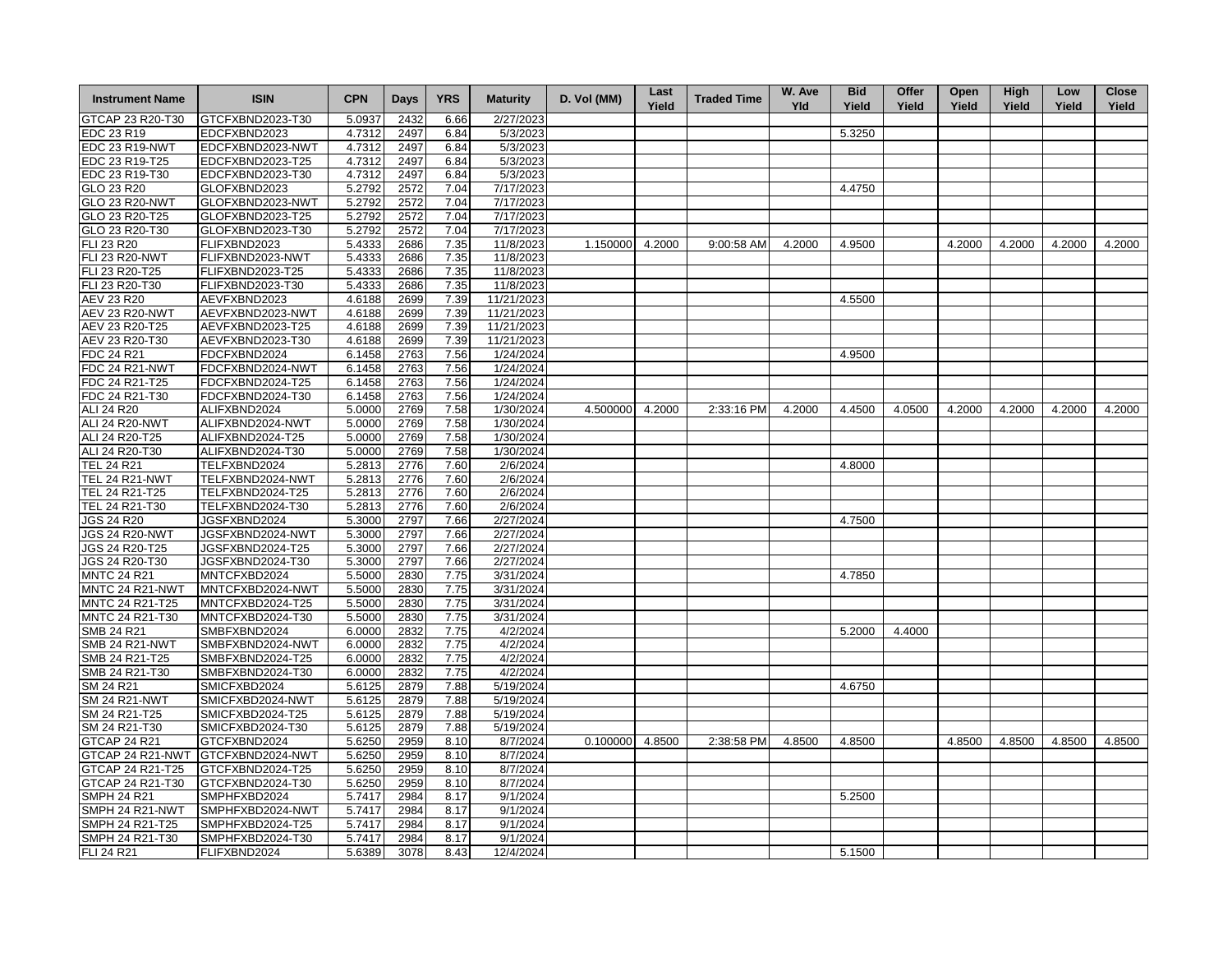| <b>Instrument Name</b>            | <b>ISIN</b>                          | <b>CPN</b>       | Days         | <b>YRS</b>     | <b>Maturity</b>        | D. Vol (MM)      | Last<br>Yield | <b>Traded Time</b> | W. Ave<br><b>Yld</b> | <b>Bid</b><br>Yield | Offer<br>Yield | Open<br>Yield | <b>High</b><br>Yield | Low<br>Yield | <b>Close</b><br>Yield |
|-----------------------------------|--------------------------------------|------------------|--------------|----------------|------------------------|------------------|---------------|--------------------|----------------------|---------------------|----------------|---------------|----------------------|--------------|-----------------------|
| <b>FLI 24 R21-NWT</b>             | FLIFXBND2024-NWT                     | 5.6389           | 3078         | 8.43           | 12/4/2024              |                  |               |                    |                      |                     |                |               |                      |              |                       |
| FLI 24 R21-T25                    | FLIFXBND2024-T25                     | 5.6389           | 3078         | 8.43           | 12/4/2024              |                  |               |                    |                      |                     |                |               |                      |              |                       |
| FLI 24 R21-T30                    | FLIFXBND2024-T30                     | 5.6389           | 3078         | 8.43           | 12/4/2024              |                  |               |                    |                      |                     |                |               |                      |              |                       |
| RLC 02-25                         | RLCFXBND2025                         | 4.9344           | 3159         | 8.65           | 2/23/2025              |                  |               |                    |                      | 5.8000              |                |               |                      |              |                       |
| <b>RLC 02-25-NWT</b>              | RLCFXBND2025-NWT                     | 4.9344           | 3159         | 8.65           | 2/23/2025              |                  |               |                    |                      |                     |                |               |                      |              |                       |
| RLC 02-25-T25                     | RLCFXBND2025-T25                     | 4.9344           | 3159         | 8.65           | 2/23/2025              |                  |               |                    |                      |                     |                |               |                      |              |                       |
| RLC 02-25-T30                     | RLCFXBND2025-T30                     | 4.9344           | 3159         | 8.65           | 2/23/2025              |                  |               |                    |                      |                     |                |               |                      |              |                       |
| ALI 25 R21                        | ALIFXBND2025                         | 5.6250           | 3220         | 8.82           | 4/25/2025              |                  |               |                    |                      | 4.6250              |                |               |                      |              |                       |
| <b>ALI 25 R21-NWT</b>             | ALIFXBND2025-NWT                     | 5.6250           | 3220         | 8.82           | 4/25/2025              |                  |               |                    |                      |                     |                |               |                      |              |                       |
| ALI 25 R21-T25                    | ALIFXBND2025-T25                     | 5.6250           | 3220         | 8.82           | 4/25/2025              |                  |               |                    |                      |                     |                |               |                      |              |                       |
| ALI 25 R21-T30                    | ALIFXBND2025-T30                     | 5.6250           | 3220         | 8.82           | 4/25/2025              |                  |               |                    |                      |                     |                |               |                      |              |                       |
| <b>SLTC 25 R22</b>                | SLTCFXBD2025                         | 6.4872           | 3247         | 8.89           | 5/22/2025              |                  |               |                    |                      | 6.5000              | 5.7500         |               |                      |              |                       |
| SLTC 25 R22-NWT                   | SLTCFXBD2025-NWT                     | 6.4872           | 3247         | 8.89           | 5/22/2025              |                  |               |                    |                      |                     |                |               |                      |              |                       |
| SLTC 25 R22-T25                   | SLTCFXBD2025-T25                     | 6.4872           | 3247         | 8.89           | 5/22/2025              |                  |               |                    |                      |                     |                |               |                      |              |                       |
| SLTC 25 R22-T30                   | SLTCFXBD2025-T30                     | 6.4872           | 3247         | 8.89           | 5/22/2025              |                  |               |                    |                      |                     |                |               |                      |              |                       |
| <b>HOUSE 25 R22</b>               | HOUSEFBD2025                         | 6.8666           | 3302         | 9.04           | 7/16/2025              |                  |               |                    |                      | 7.0000              |                |               |                      |              |                       |
| HOUSE 25 R22-NWT                  | HOUSEFBD2025-NWT                     | 6.8666           | 3302         | 9.04           | 7/16/2025              |                  |               |                    |                      |                     |                |               |                      |              |                       |
| HOUSE 25 R22-T25                  | HOUSEFBD2025-T25                     | 6.8666           | 3302         | 9.04           | 7/16/2025              |                  |               |                    |                      |                     |                |               |                      |              |                       |
| HOUSE 25 R22-T30                  | HOUSEFBD2025-T30                     | 6.8666           | 3302         | 9.04           | 7/16/2025              |                  |               |                    |                      |                     |                |               |                      |              |                       |
| FLI 25 R22                        | FLIFXBND2025                         | 5.7139           | 3337         | 9.14           | 8/20/2025              |                  |               |                    |                      | 5.2250              |                |               |                      |              |                       |
| <b>FLI 25 R22-NWT</b>             | FLIFXBND2025-NWT                     | 5.7139           | 3337         | 9.14           | 8/20/2025              |                  |               |                    |                      |                     |                |               |                      |              |                       |
| FLI 25 R22-T25                    | FLIFXBND2025-T25                     | 5.7139           | 3337         | 9.14           | 8/20/2025              |                  |               |                    |                      |                     |                |               |                      |              |                       |
| FLI 25 R22-T30                    | FLIFXBND2025-T30                     | 5.7139           | 3337         | 9.14           | 8/20/2025              |                  |               |                    |                      |                     |                |               |                      |              |                       |
| ALI 25 R22                        | ALI2FXBD2025                         | 4.7500           | 3403         | 9.32           | 10/25/2025             | 10.000000 4.4000 |               | 11:34:39 AM        | 4.4000               | 4.6250              | 4.1250         | 4.4000        | 4.4000               | 4.4000       | 4.4000                |
| <b>ALI 25 R22-NWT</b>             | ALI2FXBD2025-NWT                     | 4.7500           | 3403         | 9.32           | 10/25/2025             |                  |               |                    |                      |                     |                |               |                      |              |                       |
| ALI 25 R22-T25                    | ALI2FXBD2025-T25                     | 4.7500           | 3403         | 9.32           | 10/25/2025             |                  |               |                    |                      |                     |                |               |                      |              |                       |
| ALI 25 R22-T30                    | ALI2FXBD2025-T30                     | 4.7500           | 3403         | 9.32           | 10/25/2025             |                  |               |                    |                      |                     |                |               |                      |              |                       |
| <b>SMPH 25 R23</b>                | SMPHFXBD2025                         | 4.7990           | 3434         | 9.40           | 11/25/2025             |                  |               |                    |                      | 4.7250              |                |               |                      |              |                       |
| SMPH 25 R23-NWT                   | SMPHFXBD2025-NWT                     | 4.7990           | 3434         | 9.40           | 11/25/2025             |                  |               |                    |                      |                     |                |               |                      |              |                       |
| SMPH 25 R23-T25                   | SMPHFXBD2025-T25                     | 4.7990           | 3434         | 9.40           | 11/25/2025             |                  |               |                    |                      |                     |                |               |                      |              |                       |
| SMPH 25 R23-T30                   | SMPHFXBD2025-T30                     | 4.7990           | 3434         | 9.40           | 11/25/2025             |                  |               |                    |                      |                     |                |               |                      |              |                       |
| MER 25 R20                        | MERFXBND2025                         | 4.8750           | 3451         | 9.45           | 12/12/2025             |                  |               |                    |                      | 4.7000              |                |               |                      |              |                       |
| <b>MER 25 R20-NWT</b>             | MERFXBND2025-NWT                     | 4.8750           | 3451         | 9.45           | 12/12/2025             |                  |               |                    |                      |                     |                |               |                      |              |                       |
| MER 25 R20-T25                    | MERFXBND2025-T25                     | 4.8750           | 3451         | 9.45           | 12/12/2025             |                  |               |                    |                      |                     |                |               |                      |              |                       |
| MER 25 R20-T30                    | MERFXBND2025-T30                     | 4.8750           | 3451         | 9.45           | 12/12/2025             |                  |               |                    |                      |                     |                |               |                      |              |                       |
| ALI 26 R23                        | ALIFXBND2026                         |                  |              |                | 3/23/2026              |                  |               |                    |                      |                     |                |               |                      |              |                       |
|                                   |                                      | 4.8500           | 3552         | 9.72           |                        |                  |               |                    |                      | 4.6500              |                |               |                      |              |                       |
| ALI 26 R23-NWT                    | ALIFXBND2026-NWT                     | 4.8500           | 3552         | 9.72<br>9.72   | 3/23/2026              |                  |               |                    |                      |                     |                |               |                      |              |                       |
| ALI 26 R23-T25                    | ALIFXBND2026-T25<br>ALIFXBND2026-T30 | 4.8500           | 3552         |                | 3/23/2026              |                  |               |                    |                      |                     |                |               |                      |              |                       |
| ALI 26 R23-T30                    |                                      | 4.8500           | 3552         | 9.72           | 3/23/2026              |                  |               |                    |                      |                     |                |               |                      |              |                       |
| AP 26 R21                         | APCFXBND2026                         | 6.1000           | 3723         | 10.19          | 9/10/2026              |                  |               |                    |                      | 4.8500              |                |               |                      |              |                       |
| AP 26 R21-NWT                     | APCFXBND2026-NWT                     | 6.1000           | 3723         | 10.19          | 9/10/2026              |                  |               |                    |                      |                     |                |               |                      |              |                       |
| AP 26 R21-T25<br>AP 26 R21-T30    | APCFXBND2026-T25                     | 6.1000<br>6.1000 | 3723<br>3723 | 10.19<br>10.19 | 9/10/2026<br>9/10/2026 |                  |               |                    |                      |                     |                |               |                      |              |                       |
|                                   | APCFXBND2026-T30                     |                  | 3966         |                |                        | 2.000000         |               | 3:51:17 PM         | 4.7000               | 4.9500              |                | 4.7000        | 4.7000               | 4.7000       | 4.7000                |
| AC 27 R22<br><b>AC 27 R22-NWT</b> | ACFXBOND2027<br>ACFXBOND2027-NWT     | 6.8750<br>6.8750 | 3966         | 10.86<br>10.86 | 5/11/2027<br>5/11/2027 |                  | 4.7000        |                    |                      |                     | 4.5000         |               |                      |              |                       |
| AC 27 R22-T25                     | ACFXBOND2027-T25                     | 6.8750           | 3966         | 10.86          | 5/11/2027              |                  |               |                    |                      |                     |                |               |                      |              |                       |
| AC 27 R22-T30                     | ACFXBOND2027-T30                     | 6.8750           | 3966         | 10.86          | 5/11/2027              |                  |               |                    |                      |                     |                |               |                      |              |                       |
| <b>AEV 27 R22</b>                 | AEVFXBND2027                         | 6.0169           | 4053         | 11.10          | 8/6/2027               | 1.500000 4.8000  |               | 3:04:26 PM         | 4.8000               | 4.8750              |                | 4.8000        | 4.8000               | 4.8000       | 4.8000                |
| AEV 27 R22-NWT                    | AEVFXBND2027-NWT                     | 6.0169           | 4053         | 11.10          | 8/6/2027               |                  |               |                    |                      |                     |                |               |                      |              |                       |
| AEV 27 R22-T25                    | AEVFXBND2027-T25                     | 6.0169           | 4053         | 11.10          | 8/6/2027               |                  |               |                    |                      |                     |                |               |                      |              |                       |
| AEV 27 R22-T30                    | AEVFXBND2027-T30                     | 6.0169           | 4053         | 11.10          | 8/6/2027               |                  |               |                    |                      |                     |                |               |                      |              |                       |
| ALI 33 R25                        | ALIFXBND2033                         | 6.0000           | 6310         | 17.28          | 10/10/2033             |                  |               |                    |                      | 5.2000              |                |               |                      |              |                       |
| ALI 33 R25-NWT                    | ALIFXBND2033-NWT                     | 6.0000           | 6310         | 17.28          | 10/10/2033             |                  |               |                    |                      |                     |                |               |                      |              |                       |
| ALI 33 R25-T25                    | ALIFXBND2033-T25                     | 6.0000           | 6310         | 17.28          | 10/10/2033             |                  |               |                    |                      |                     |                |               |                      |              |                       |
|                                   |                                      |                  |              |                |                        |                  |               |                    |                      |                     |                |               |                      |              |                       |